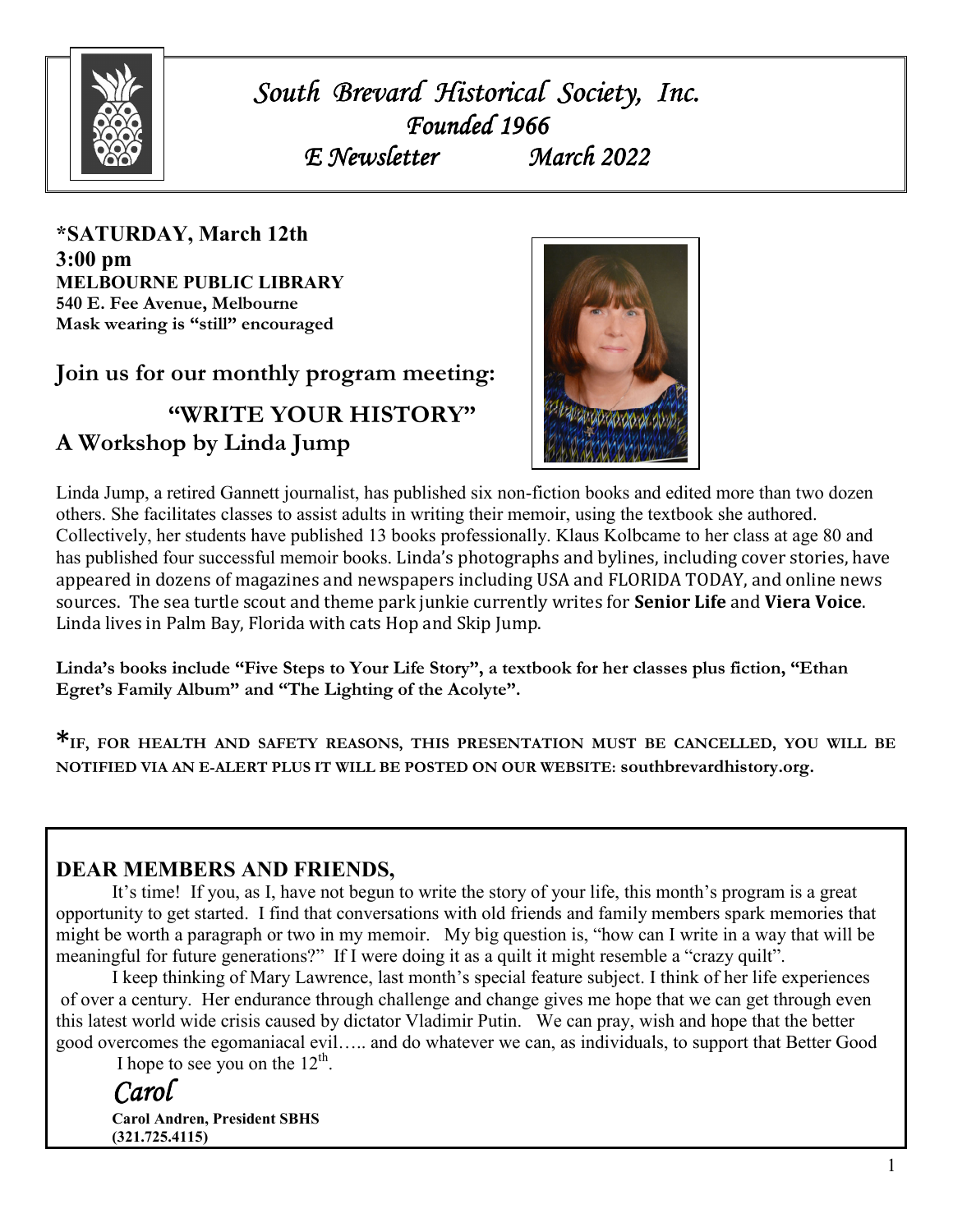## **UPDATES:**

#### GREEN GABLES

As of this newsletter's emailing, the grant funding for the Green Gables special project is included in both the Florida House and Senate budgets. The Legislature will conclude its business by Friday, March 11<sup>th.</sup> The Legislature's Budget will then go to the Governor. We'll stay tuned in to the process and will post the progress on our website: http://www.southbrevardhistory.org/

#### OL' MEL HIGH In case you haven't heard:

The petition to rename Melbourne High School has been officially rescinded. School Board member Matt Susin reported to the School Board that he had contacted the "honoree", teacher and astronaut Joseph Acaba, and was told that Mr. Acaba was not in favor of the name change. The Board will be discussing changes to the renaming policy at a future meeting.

### **MARCH IS ARCHAEOLOGY MONTH**

Check out The Indian River Anthropological Society, a local chapter of the Florida Anthropological Society. IRAS was founded in 1965. To check out the organization's projects and interesting archaeological sites you can visit go to: http://www.nbbd.com/npr/archaeology-iras/

and

https://myfloridahistory.org/tags/indian-river-anthropological-society

*"We are dedicated to the preservation and interpretation of Florida's cultural heritage, especially the Indian River area"* (from their website)

\*\*\*\*\*\*\*\*\*\*\*\*\*\*\*\*\*\*\*\*\*\*\*\*\*\*\*\*\*\*\*\*\*\*\*\*\*\*\*\*\*\*\*\*\*

**(***It is suggested that this month's book be considered "adult fiction" inspired by the book authors' interest in archaeology and human social behavior.)*

# **BOOK REVIEW by Kathi Harbaugh PEOPLE OF THE LIGHTENING**

by Kathleen O'Neal Gear and W. Michael Gear

 March is Florida Archaeology Month. The archaeology of Florida is deep and wide, starting with the Paleo-Indian sites to the historical sites of St Augustine and Pensacola.

 Brevard County has many contributions to Florida Archaeology from the the Paleo site at the Melbourne Golf course in the 1920's, the Helen Blazes archaeological site in the 1950's, and of course the famous Windover site in Titusville in the 1980"s.

 Authors Kathleen O'Neal Gear and W Michael Gear have written an extensive series of fiction books inspired by pre-Columbian archaeological sites and cultures of North American. One work in the series, People of the Lightening, involves the three fictional Archaic villages in Eastern Florida, Standing Hollow Horn, Windy Cove, and Heartwood which lies near what we call Windover. Pondwader, born to Heartwood Village, is a very unusual young man. He is albino and very feared by his village. They believe he is a Lightening Boy who can destroy the world. They decide to marry the 15 year old to Musslewhite, the 40 year old war leader of the Windy Cove Clan. With this marriage the two clans hope to strengthen themselves against a powerful and brutal enemy, Cottonmouth living at Standing Hollow Horn.

 The Gears manage to relate important information about the life style of the Archaic people who lived in our area. In one scene, Pondwader must be reborn by entering his clan's Sacred Pond. The pond's description is what Windover would have been like when it was first being used for burials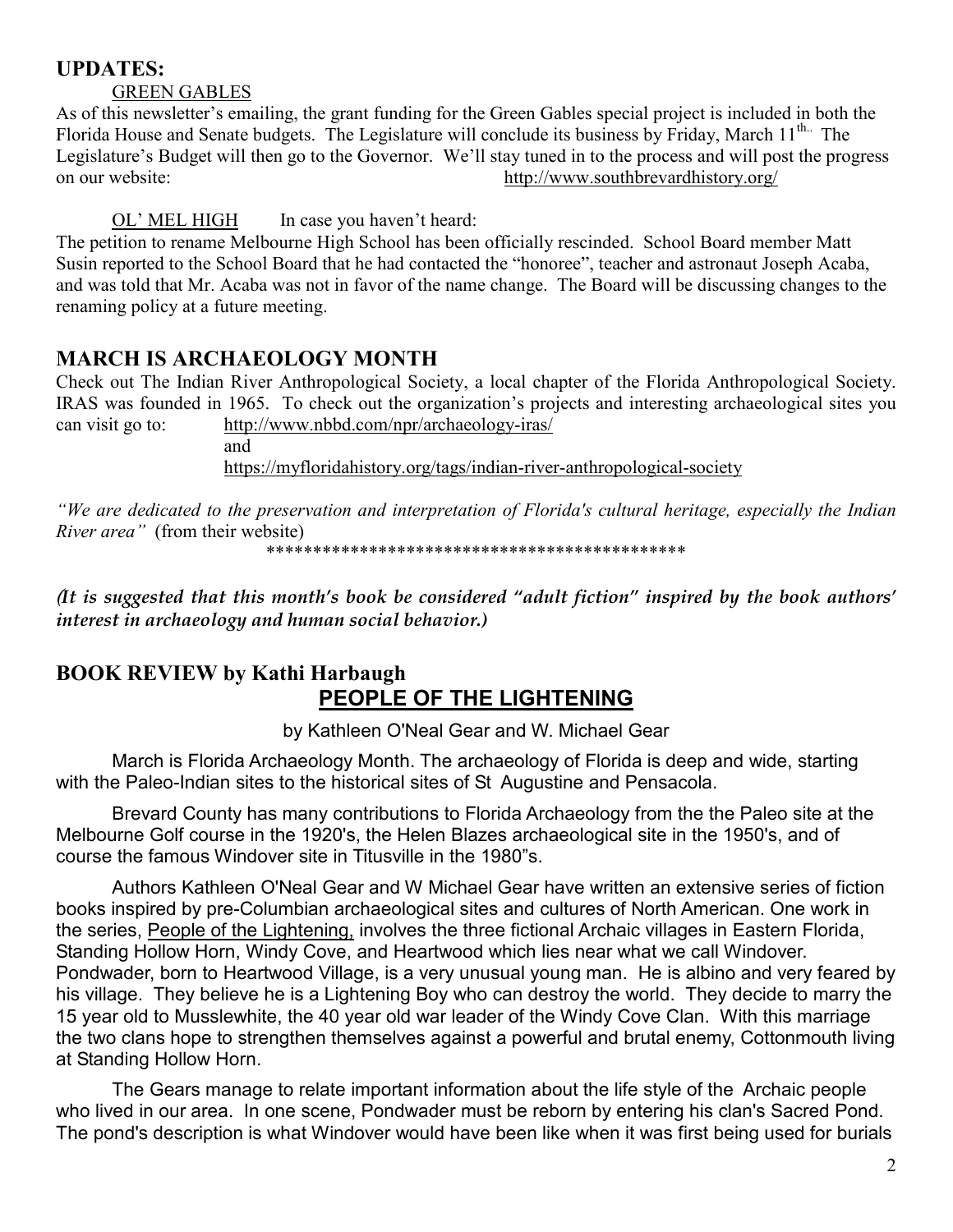by Archaic people. Another telling scene occurs when the elders of several clans discuss a move to a new location. They are concerned whether there will be enough of the foods they eat for everyone, whether there will be the right plants to weave cloth, and if they will be close enough to each clan's Sacred Pond to bury their dead within the 48 hour time period required by their religious beliefs. Much information is cleverly conveyed to the reader in this discussion.

 One difficulty for some readers may be the great difference in "world view" expressed in the narrative. How the physical world is put together in this book is very different from how we see the world, more magical and influenced by spirits. There also is a lot of violence, but nothing more than what occurs in the movies Midway and Saving Private Ryan or the book The Last of the Mohicans. In fact Cottonmouth seems very much like Magua.

A good companion book to this fictionalizing of Windover is Life and Death at Windover by Rachel K Wentz. Dr Wentz's masters thesis was an analysis of fracture frequencies among the Windover skeletal population. Her doctoral dissertation was a bioarchaeological assessment of the same population. The book was written as a popular history of the Windover dig. Dr Wentz was once the regional director of FPAN and spoke at some South Brevard Historical Society meetings.

 Readers who want to investigate more about the authors and the archaeology can start by visiting some of the following websites.

The Gears and their other works

www.gear-gear.com

https://www.fictiondb.com/author/kathleen-oneal-gear-w-michael~24738.htm

en.wikipedia.org/wiki/Kathleen\_O'Neal\_Gear

en.wikipedia.org/wiki/W.\_Michael\_Gear

The Melbourne Bone Bed

en.wikipedia.org/wiki/Melbourne\_Bone\_Bed

The Windover Archaeological Site

https://en.wikipedia.org/wiki/Windover\_Archeological\_Site

https://www.pbs.org/wgbh/nova/article/americas-bog-people/

The Helen Blazes Archaeological Site

https://en.wikipedia.org/wiki/Helen\_Blazes\_archaeological\_site

State Parks to Visit

https://www.floridastateparks.org/learn/celebrating-florida-archaeology-month

Albinism in Humans

https://www.mayoclinic.org/diseases-conditions/albinism/symptoms-causes/syc-20369184

#### SBHS BOARD OF DIRECTORS

Officers: President, Carol Andren; Vice Presidents, Denise Bozeman and Jim Poulos; Secretary, Barbara Arthur; Treasurer, Annita Full. Directors: Martha Beaujean Collins, Rick Dillen, Wiley Elliott, Kathy Harbaugh, Janey Stewart.

**The South Brevard Historical Society, Inc., is a non-profit corporation and an IRS 501 (C) 3 organization. All contributions are tax-deductible by limits of law. A copy of the official registration and financial information may be obtained from the Florida Division of Consumer Services by calling 1-8OO-HELP FLA. P.O. Box 1064, Melbourne, Florida, 32902-1064** 

**Visit us on: www.southbrevardhistory.org**